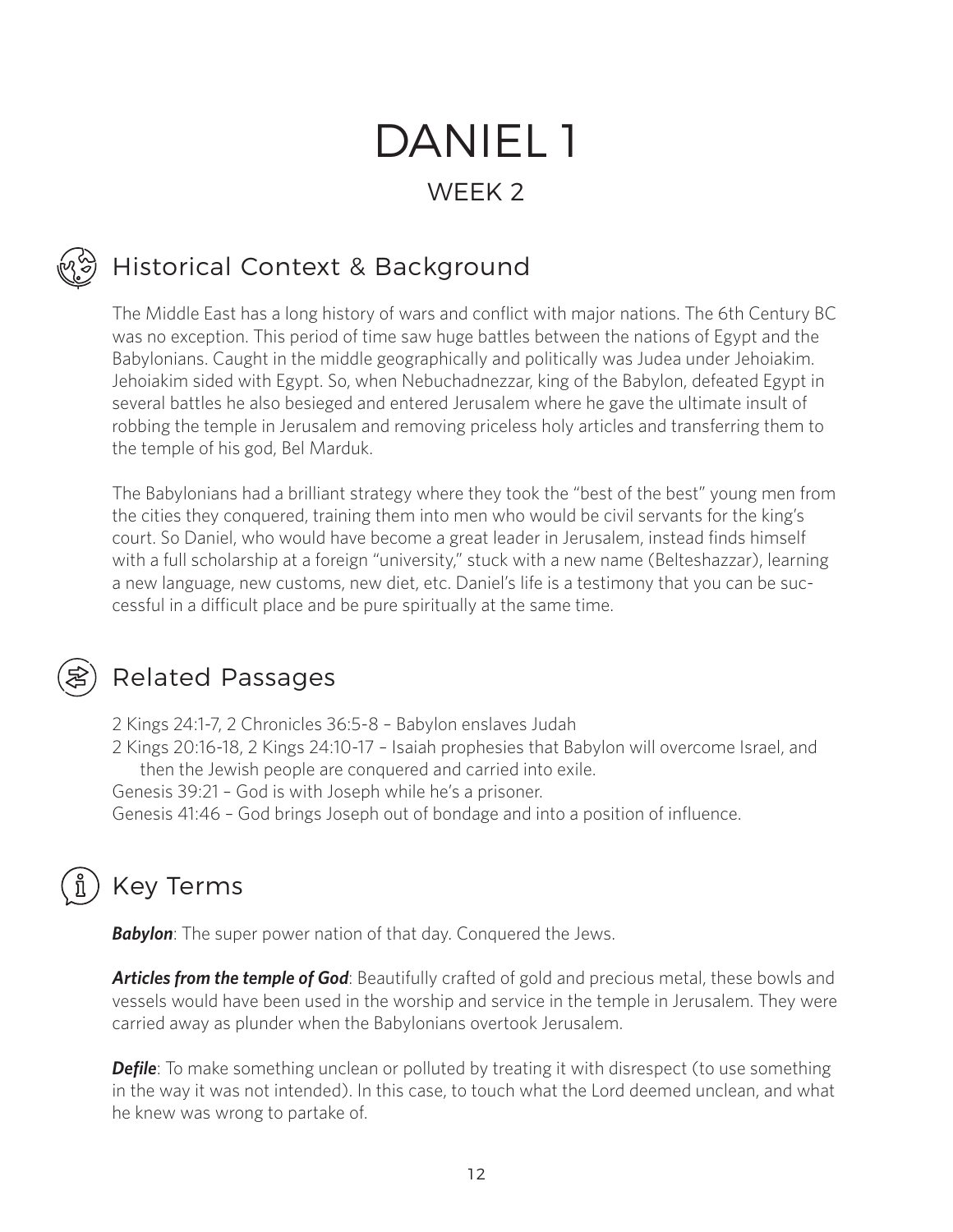

#### Key Themes

*Living As Exiles*: The essential framework of Daniel's story is that he is living as an exile. He lives under the dominion of Babylon after they have just conquered his nation and ransacked his Temple. Interestingly this is a theme that persists throughout Scripture. Paul recognizes that we live as "aliens" in this world (Eph. 2:19). The author of Hebrews says that all those who are faithful to the way of God are "strangers and exiles" in the cultures we inhabit (Heb. 11:13). Peter sees the same thing (1 Pet. 2:11-12). So we are exiles. Not just to this world in general, but to this campus specifically. Daniel's life enormous insight into how we live our everyday lives as exiles. In his story we see several keys to living faithfully as one who is in exile—one committed to honoring God in a world that is insistent on honoring status, power, and wealth.

**Community**: When we are tested, God provides a way of faithfulness (1 Corinthians 10:13). Often then looks like providing us with some companions to help us. In a foreign place, under customs that aren't just *different* but are actually *antithetical* to his faith, Daniel manages to remain faithful to God. And a huge factor in that faithfulness was that he didn't do it alone. He surrounded himself with friends also living as exiles (Shadrach, Meshach, and Abednego, who famously will go into a fiery furnace for their devotion to God). It is within this community that Daniel discerned where the line was between living as part of a new culture and not being defiled by that culture. Undoubtedly these friends encouraged one another to remain faithful when the temptation was to do what was easy instead. And this is the role of Christian communities alway: discerning how to walk in faithfulness, and encouraging one another when the journey becomes difficult.

**Excellence**: Daniel and his friends are brought to Babylon to learn "language and literature," and in the end "God gave knowledge and understanding of all kinds of literature and learning" to them. Through his knowledge and excellence in these areas, Daniel became *extremely* influential, and because of it he was responsible for helping pagan kings recognize God (2:47; 4:37; 6:26-27). The takeaway*: Part of being an exile is being excellent in your station.* Paul says "Whatever you do, work at it with all your heart, as working for the Lord, not for human masters" (Col 3:23). God honors faithfulness to the task at hand, in this case both spiritual and academic concerns. As students, you should be excellent like Daniel, gaining knowledge and learning. That is how you witness to campus (among other ways).

**Rebellion**: Something Daniel does beautifully is discern when to be rebellious and when to work with those who rule over him. Often times as we consider how to interact with the surrounding culture, we tend to fall into two extremes: 1) we take on their whole way of living and thinking without question; or 2) we reject everything about a culture and adopt an "us" vs. "them" mentality that mitigates our ability to be God's hands and feet in that world. We learn *two rules for living in exile*: 1. Always obey and live under authority when that authority doesn't conflict with God (Romans 13). 2. Even if you rebel (as Daniel did), accept the consequences for your disobedience (as Daniel did), even if they're unjust (like being fed to lions). Christian disobedience is civil disobedience. Jesus did it, the Christian martyrs did it, Martin Luther King Jr. did it. You must, too.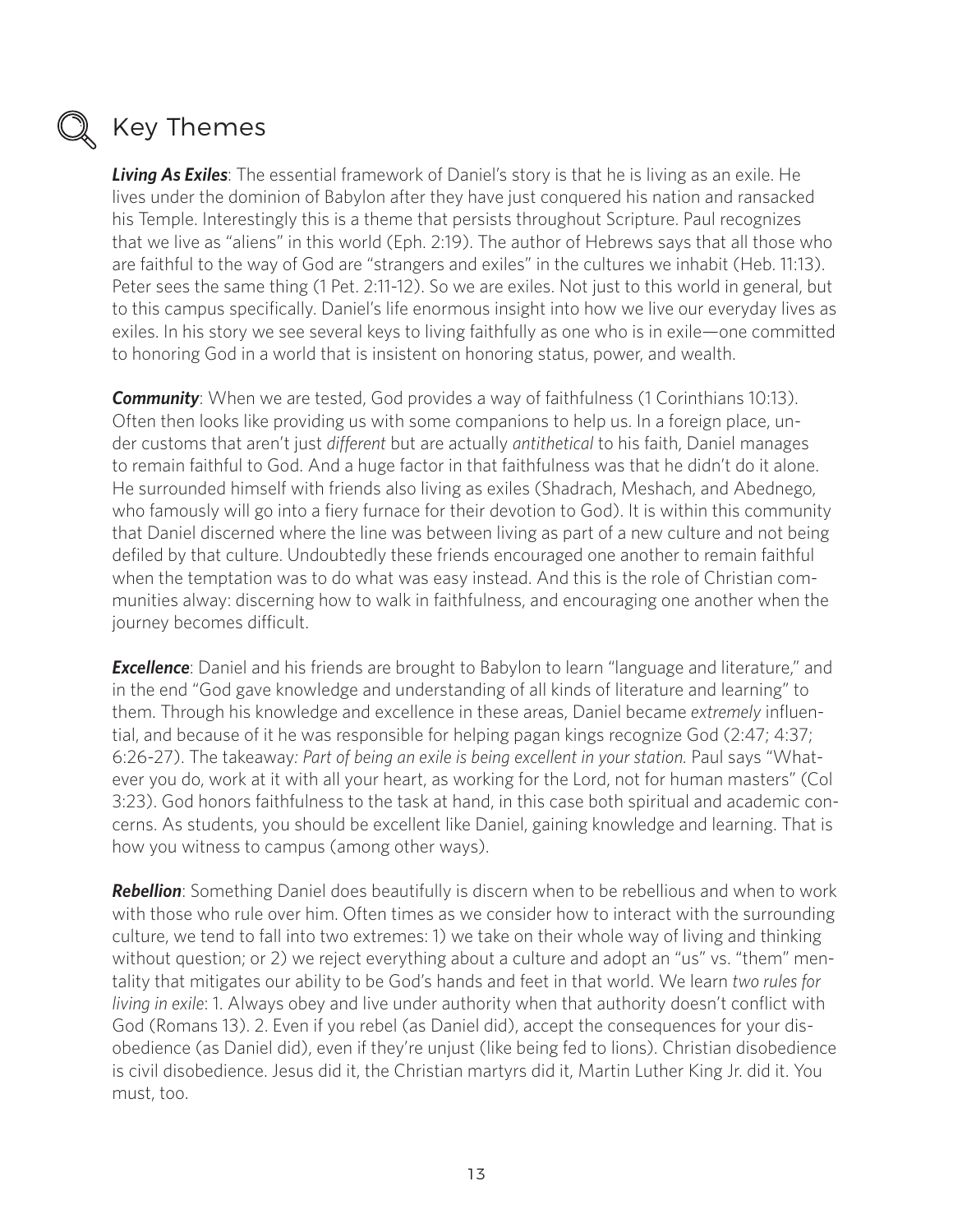*Faithfulness with Little*: Daniel and his friends decide not to "defile" themselves. It's weird that they think something simple like food would defile them, but there's a couple of really important things to note about this. First, there was a very literal reason they couldn't eat: Jews had really specific dietary restrictions. To eat unclean meat was to disobey God and defile oneself. This is important because it shows us that faithfulness to God trumps faithfulness to any king, even if it's in something small like what you eat.

But there's a second element to this as well. Daniel knows that faithfulness in the little things is essential to faithfulness in the big things. Christ tells us as much: "Whoever can be trusted with very little can also be trusted with much" (Luke 16:10). Daniel and his friends make the little decisions—not to eat certain things, to pray regularly (Dan. 6:10). The faithfulness in these little decisions leads to faithfulness in the big ones. God doesn't deliver these four young men from their "Final Exam" before the King (vv. 18-20), but they're faithful through it. Later, God doesn't deliver them from being thrown into a furnace or the lions' den, but they're faithful to face it. They've been practicing.

The point is this: we can't wait until faced with the lions' den or the furnace to make tough decisions. We won't do it. We have to be faithful in the little things. Can you honestly expect to say no to sex with your girlfriend, when you've never said no to your computer? How can we be faithful in the small things? This is the question we all, need to answer.

# Quotes & Illustrations

*"There is always some peace in having submitted to what is right. Don't spoil it by worrying about the results, if you can help it. It is not your business to succeed (no one can be sure of that) but do what is right: when you have done so, the rest lies with God…"*

C. S. LEWIS

In 1982, the Oscar for Movie of the Year went to *Chariots of Fire*, the story of an athlete who was a Christian and died as a missionary in China. He was on the 1924 British Olympic team but refused to participate in a preliminary race at the Olympics because it was on Sunday. Eric Liddell went on to win the Gold Metal for the 400 meter dash later in the same Olympics. Later Liddell went to prison for being a missionary. Interesting that in the Japanese Prison camp where he and other civilians in China were confined, he led athletic game for children on Sunday (after worship services) because that was the only day the Japanese allowed it.

## Three Main Points

- 1. Faithfulness in the small decisions leads to faithfulness in the big decisions. Find what small decisions your students need to be faithful to.
- 2. Daniel commitments to make the most of the situation in which he and his friends find themselves and allows the Lord to bless their studies. We must strive to be excellent in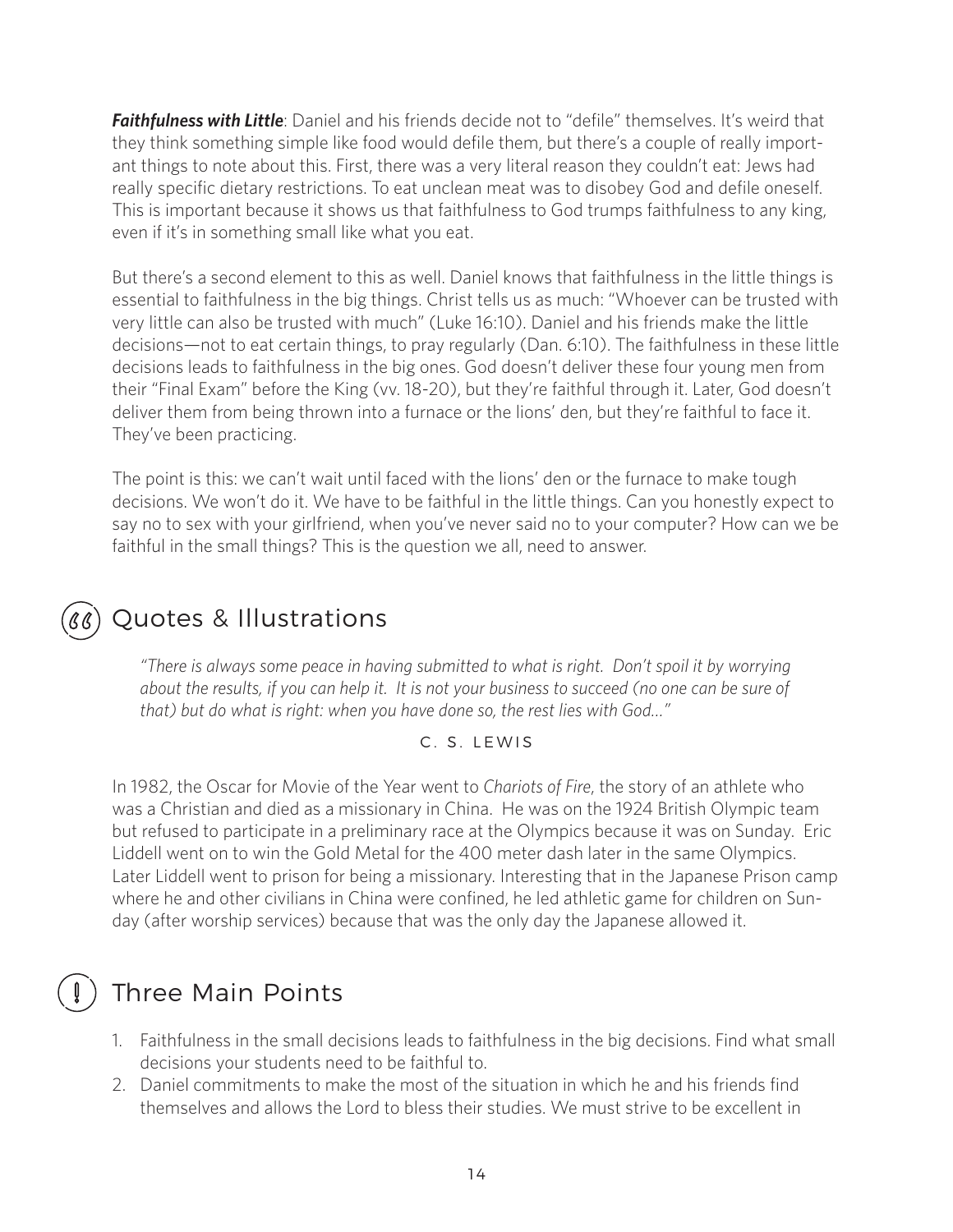school, studying as if unto the Lord.

3. Living in a faithful community is essential to discerning where the line is between living as part of a culture and not being defiled by that culture. Surround yourselves with faithful friends.

## Discussion Questions

- Why do you think God inspired this story to be included in Scripture?
- What do we learn about God in this passage? What do we learn about people in this passage?
- If God doesn't always deliver us from exile, trials, the furnace, the lions' den, then what does he deliver us from? Is that enough? Why do we go through those things?
- Do you feel perfectly at home in the contexts in which you live—your classes, your family, your dorm or sorority or with your old high school friends? Or do you feel like an exile? If you find that you don't feel like an exile, why do you think that is? Should you feel different?
- How do you think Daniel was able to remain faithful—living out God's way in the midst of Nebuchadnezzar's world? What factors made his faithfulness possible?
- How does this story relate to this campus?
- How does this passage intersect with your life?
- Daniel lived as faithful member of a foreign nation. What is our role as Christians who are citizens in the United States?
- What are the parallels between the young Hebrew men at "Babylonia University" and your situation at UK? The differences?
- What are all the things that Daniel and his friends had to allow to be changed? (For example their names, their language, their clothing, their studies.) Why did they draw the line at their food? Where do we allow ourselves to be assimilated into the culture?
- How did they get Ashpenaz on board to change their food? How is this an example of how we should negotiate our differences with a hostile culture?
- How do you feel about God helping them learn all kinds (not just Jewish) of literature and learning? Does that mean your mom was wrong for not letting you read *Harry Potter*?
- Daniel served in the King's court for over half a century. What is the value of longevity?
- Where do you see your faith convictions being tested or compromised by those in authority over you? Are you responding with conviction or compromise?

# Application and Practice

**Fasting**: This week spend 3 days fasting from meat and soda (or alcohol if they drink). Any time you crave meat or drink, pray

*Learning*: This week do ALL of your homework and study diligently. During class time, participate in a way that demonstrates excellence. Now don't be the annoying student who talks just so people hear him talk, but respond *thoughtfully* when questions are asked. If you want bonus